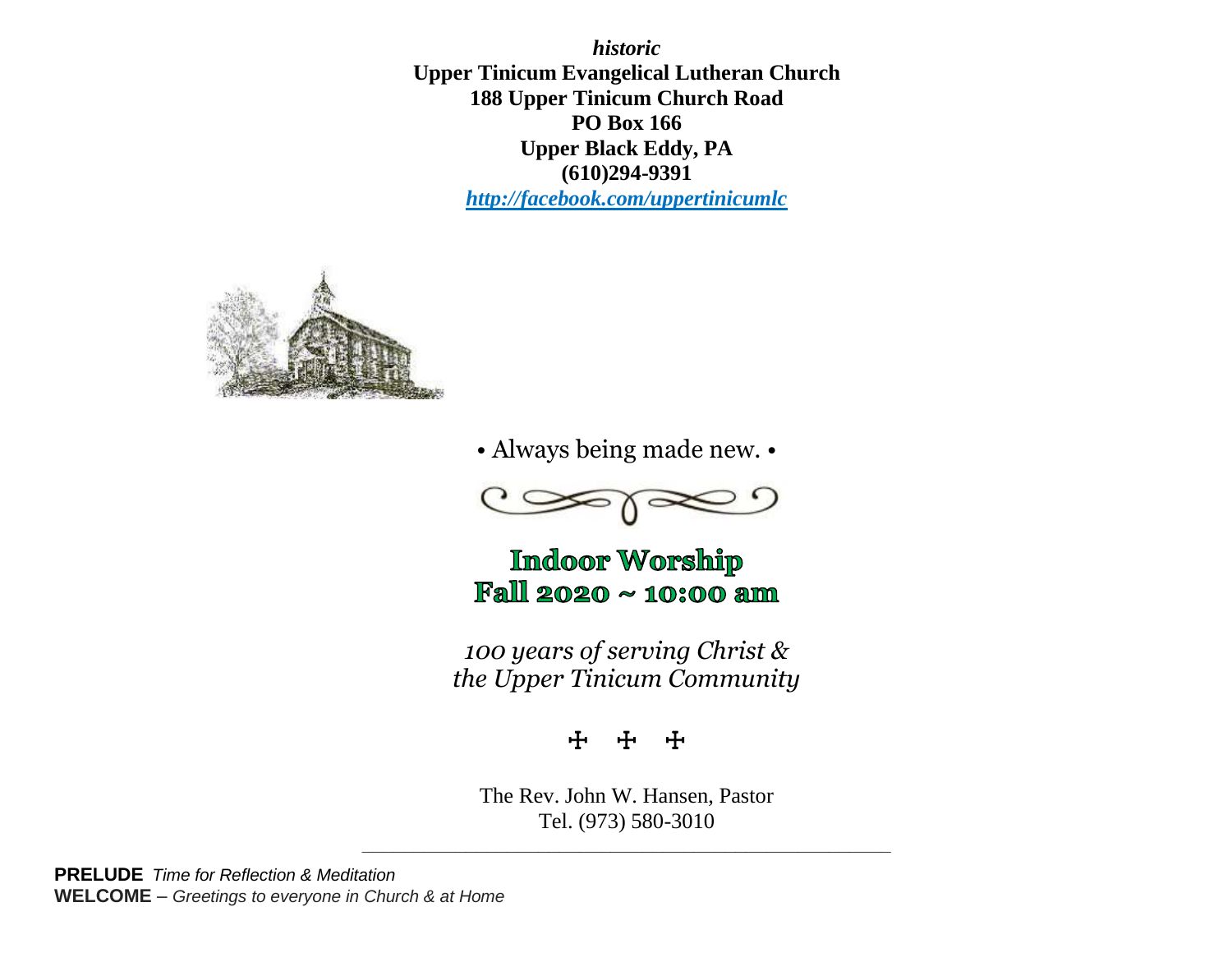#### **CONFESSION AND FORGIVENESS**

*All may make the sign of the cross, the sign marked at baptism.*

P Blessed be the holy Trinity,  $\pm$  one God,

who creates, redeems, and sustains us and all of creation.

#### **C Amen.**

P Let us confess our sin in the presence of God and of one another. *Silence is kept for reflection.*

P Faithful God,

**C have mercy on us.**

**We confess that we are captive to sin and cannot free ourselves.**

**We turn from your loving embrace and go our own ways.**

**We pass judgment on one another before examining ourselves.**

**We place our own needs before those of our neighbors.**

**We keep your gift of salvation to ourselves.**

**Make us humble, cast away our transgressions,**

**and turn us again to life in you**

#### **through Jesus Christ, our Savior and Lord. Amen.**

P God hears the cries of all who call out in need,

and through his death and resurrection,

Christ has made us his own. Hear the truth that God proclaims:

Your sins are forgiven in the name of  $+$  Jesus Christ.

Led by the Holy Spirit, live in freedom and newness

to do God's work in the world.

#### **C Amen.**

**OPENING HYMN** *(see insert)*

### **GREETING**

P The grace of our Lord Jesus Christ, the love of God, and the communion of the Holy Spirit be with you all.

**C And also with you.**

### **PRAYER OF THE DAY**

P Let us pray, *(see insert)*

**C Amen.**

**FIRST READING** *(see insert)*

L Word of God. Word of life.

**C Thanks be to God.**

**PSALM** Read responsively *(see insert)*

#### **SECOND READING** *(see insert)*

L Word of God. Word of life.

**C Thanks be to God.**

**GOSPEL** *(see insert)*

P The Holy Gospel according to St. the chapter.

**C Glory to you O Lord.**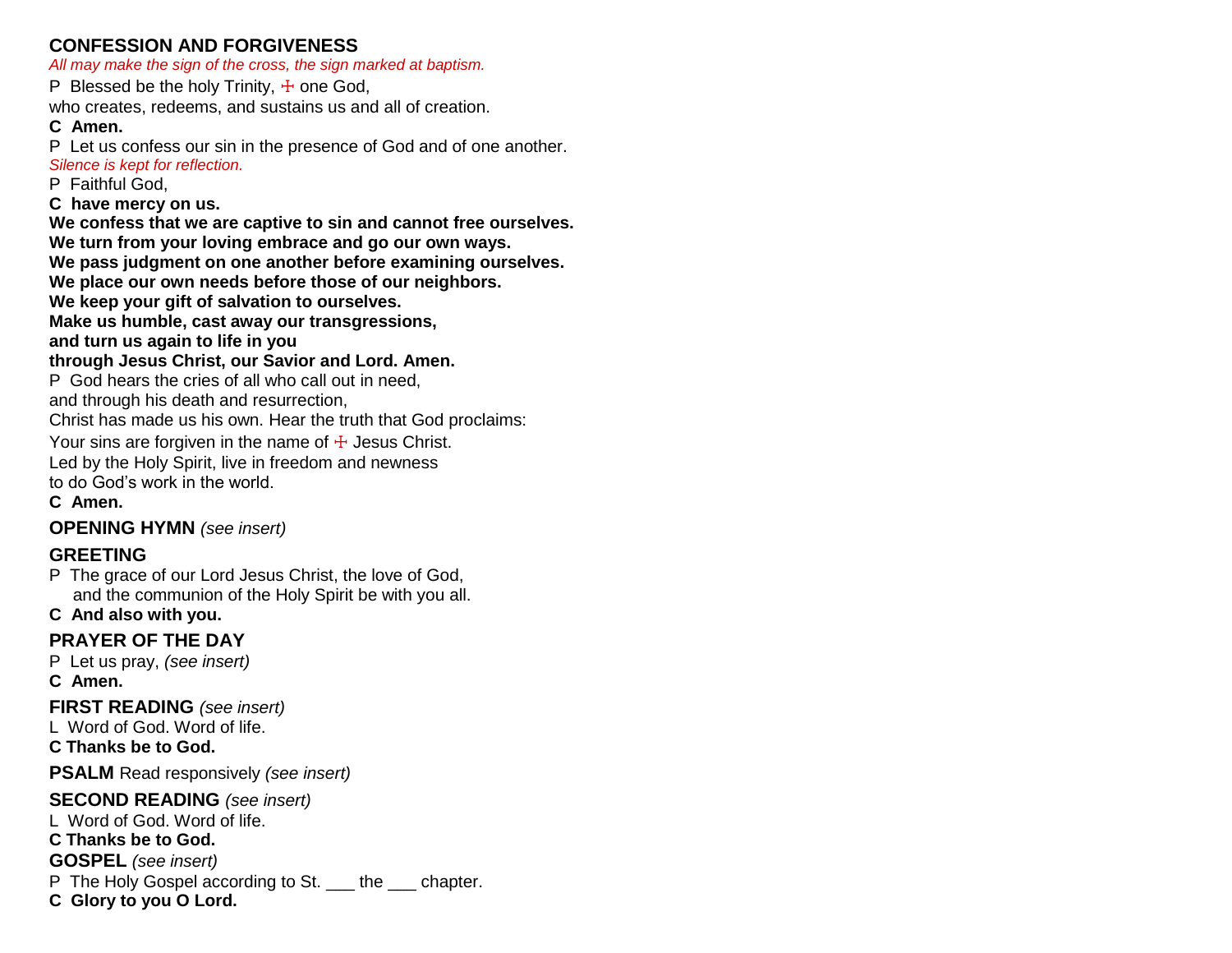P The gospel of the Lord.

**C Praise to you O Christ.**

**THE MEDITATION** – Pastor Hansen (or Video)

**HYMN OF THE DAY** *(see insert)*

#### **APOSTLES CREED**

**C I believe in God, the Father almighty, creator of heaven and earth.**

 **I believe in Jesus Christ, his only Son, our Lord. He was conceived by the power of the Holy Spirit and born of the virgin Mary. He suffered under Pontius Pilate, was crucified, died, and was buried. He descended into hell. On the third day he rose again. He ascended into heaven, and is seated at the right hand of the Father. He will come again to judge the living and the dead.**

**I believe in the Holy Spirit, the holy catholic Church, the communion of saints, the forgiveness of sins, the resurrection of the body, and the life everlasting. Amen**

#### **PRAYERS OF INTERCESSION** *(see insert)*

### **SHARING THE PEACE**

P The peace of Christ be with you always.

**C And also with you.**

 *Please greet each other with a contact-free sign of Christ's peace.*

### **OFFERING PRAYER**

P Blessed are you, O God, maker of all things. You have set before us these gifts of your good creation. Prepare us for your heavenly banquet, nourish us with this rich food and drink, and send us forth to set tables in the midst of a suffering world, through the bread of life, Jesus Christ, our Savior and Lord. **C Amen.**

#### **THE GREAT THANKSGIVING**

P The Lord be with you.

- **C And also with you.**
- P Lift up your hearts.
- **C We lift them to the Lord.**
- P Let us give thanks to the Lord our God.
- **C It is right to give our thanks and praise. THANKSGIVING AT THE TABLE**
- P In the night in which he was betrayed, … Do this for the remembrance of me.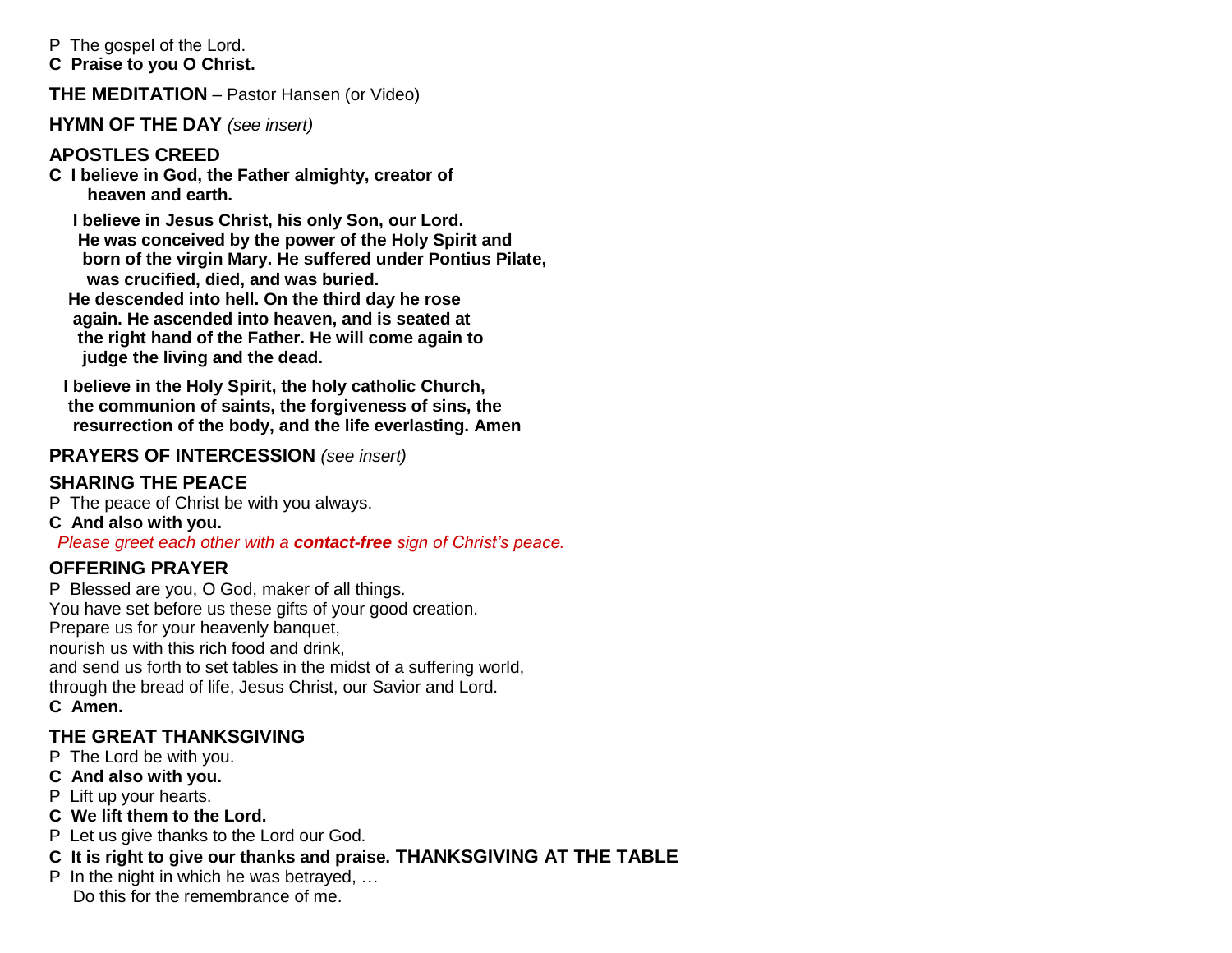#### **LORD'S PRAYER**

- P Gathered into one by the Holy Spirit, let us pray as Jesus taught us.
- **C Our Father, who art in heaven, hallowed be thy name, thy kingdom come, thy will be done, on earth as it is in heaven.**

 **Give us this day our daily bread; and forgive us our trespasses, as we forgive those who trespass against us; and lead us not into temptation, but deliver us from evil. For thine is the kingdom, and the power, and the glory, forever and ever. Amen.**

## **INVITATION TO COMMUNION**

P Come to the banquet table where Christ gives himself as food and drink.

#### **THE DISTRIBUTION**

*Please come forward by the center & return by side aisles.*

## **POST COMMUNION BLESSING**

P The body and blood of our Lord Jesus Christ .. **C Amen.**

## **PRAYER AFTER COMMUNION**

P We give you thanks, gracious God, that you have once again fed us with food beyond compare, the body and blood of Christ. Lead us from this place, nourished and forgiven, into your beloved vineyard to wipe away the tears of all who hunger and thirst, guided by the example of the same Jesus Christ and led by the Holy Spirit, now and forever. **C Amen.**

# **BLESSING**

P Almighty God, Father,  $\pm$  Son, and Holy Spirit, bless you now and forever.

**C Amen.**

**CLOSING HYMN** *(see insert)*

## **DISMISSAL**

P Go in peace. Remember the poor.

**C Thanks be to God.**

From sundaysandseasons.com. License #SB123685 Copyright © 2020 Augsburg Fortress. All rights reserved.

# **THANKSGIVING AT THE TABLE**

P In the night in which he was betrayed, … Do this for the remembrance of me.